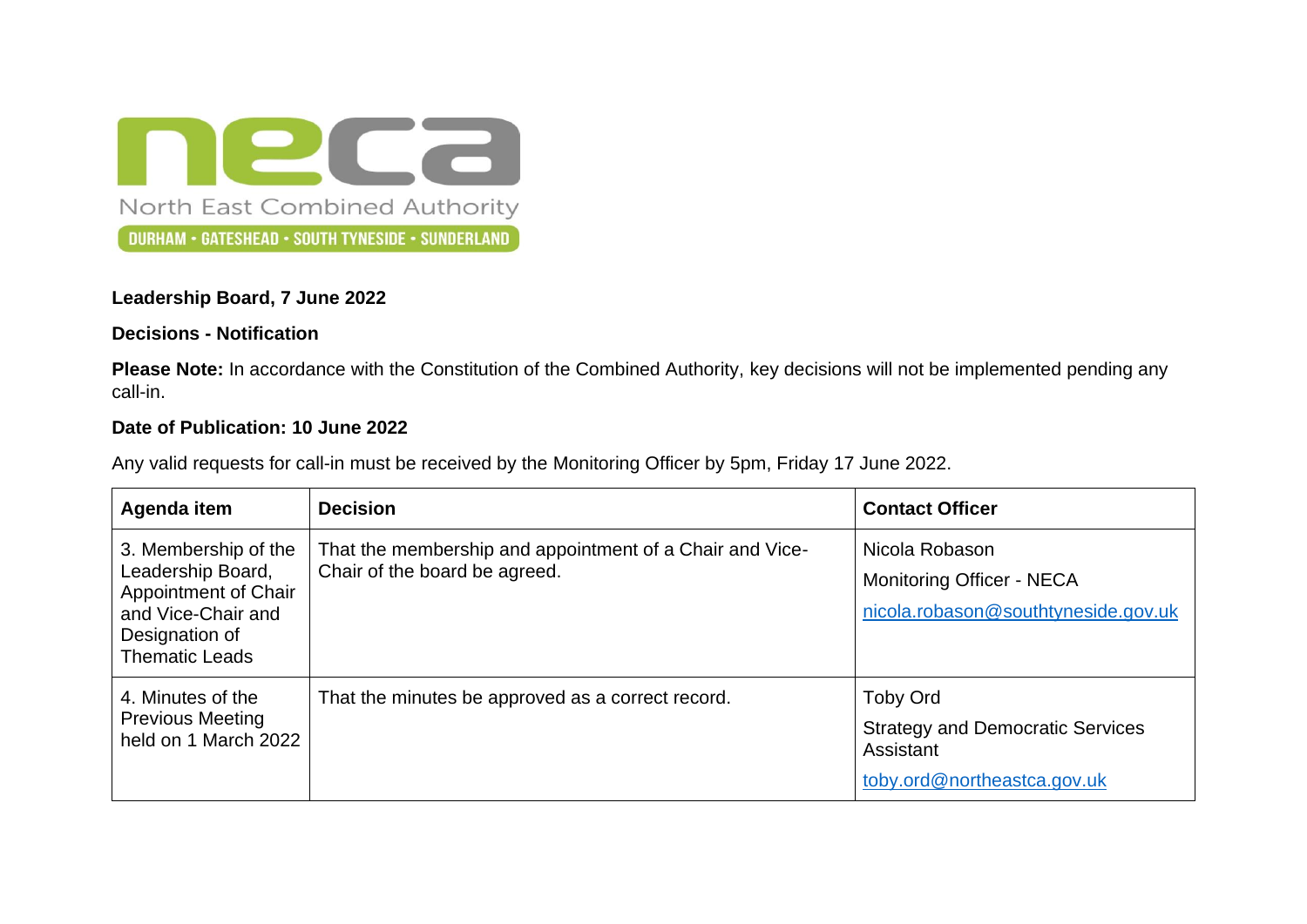| Agenda item                                                                                                                                                                   | <b>Decision</b>                                                                                                                                                                                                                                                                                                                           | <b>Contact Officer</b>                                                                      |
|-------------------------------------------------------------------------------------------------------------------------------------------------------------------------------|-------------------------------------------------------------------------------------------------------------------------------------------------------------------------------------------------------------------------------------------------------------------------------------------------------------------------------------------|---------------------------------------------------------------------------------------------|
| 5. Announcements<br>from the Chair and/or<br>the Head of Paid<br>Service                                                                                                      | $N/A$ .                                                                                                                                                                                                                                                                                                                                   | <b>Beverley Poulter</b><br><b>Lead Policy Officer</b><br>Beverley.poulter@sunderland.gov.uk |
| 6. Appointment of<br>Committees,<br>Agreement of<br>Membership,<br>Appointment of<br><b>Chairs and Vice-</b><br>Chairs, Appointment<br>of Members to<br><b>Outside Bodies</b> | That (a) the appointments for NECA, JTC and outside bodies<br>be agreed, that (b) Councillor Gannon will become the Main<br>LEP Board Observer and Councillor Hopgood takes his place<br>on the Main LEP Board, and that (c) the wording for appointees<br>to the LEP should read 'Committee Member' to accommodate<br>for Patrick Melia. | Nicola Robason<br><b>Monitoring Officer</b><br>nicola.robason@southtyneside.gov.uk          |
| 7. Programme of<br><b>Committee Meetings</b><br><b>Municipal Year</b><br>2022/23                                                                                              | That the programme be agreed.                                                                                                                                                                                                                                                                                                             | Nicola Robason<br><b>Monitoring Officer</b><br>nicola.robason@southtyneside.gov.uk          |
| 8. Review of<br>Constitution                                                                                                                                                  | That the review be agreed.                                                                                                                                                                                                                                                                                                                | Nicola Robason<br><b>Monitoring Officer</b><br>nicola.robason@southtyneside.gov.uk          |
| 9. Chair's Thematic<br>Portfolio Update                                                                                                                                       | That the update be noted.                                                                                                                                                                                                                                                                                                                 | <b>Beverley Poulter</b><br><b>Lead Policy Officer</b><br>Beverley.poulter@sunderland.gov.uk |